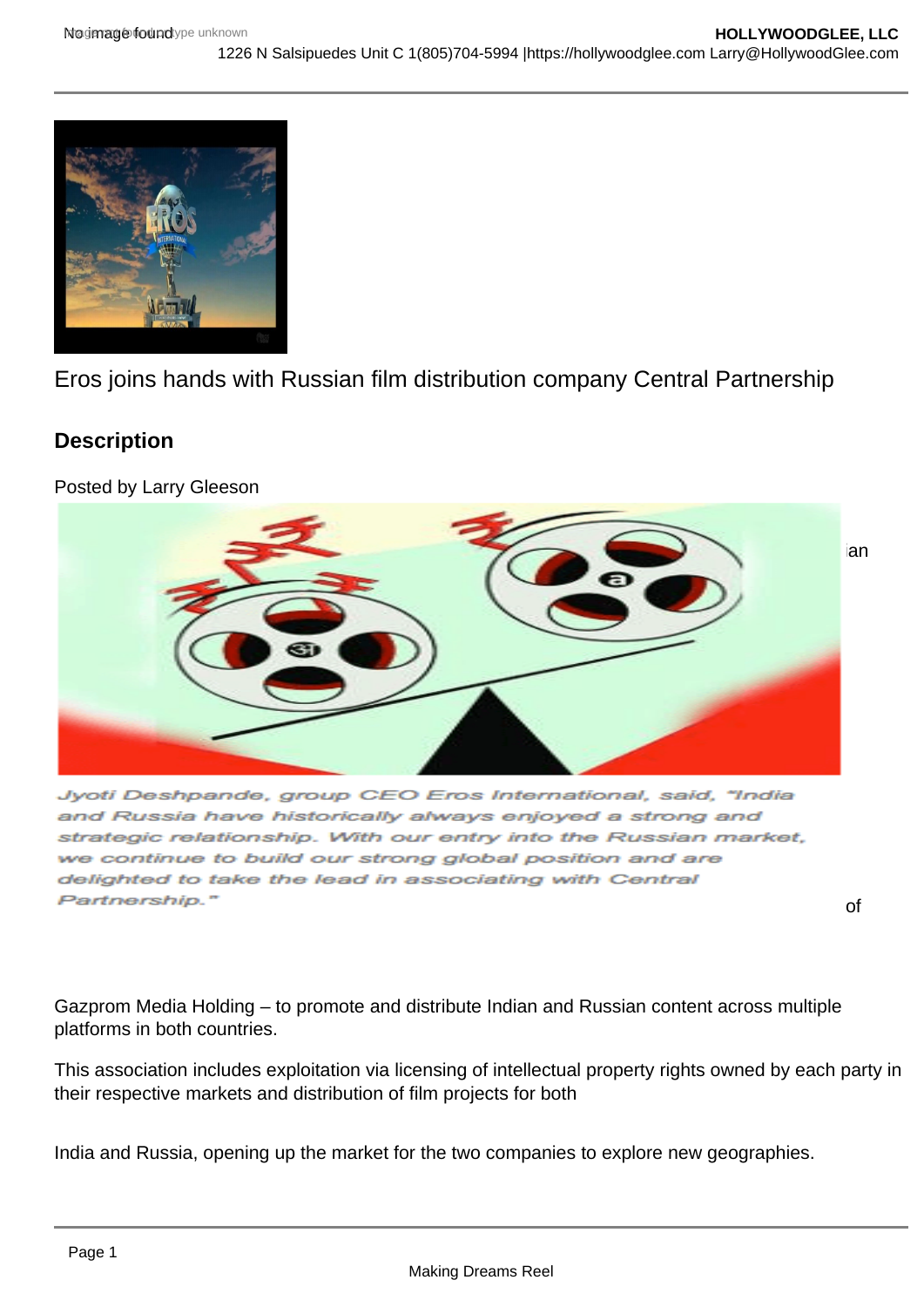As part of the deal, CP will dub films from Eros' film library in Russian language enabling the company to cater to a much larger audience in Russia and can further utilise the dubbed content on its digital platform, Eros Now, to reach out to a wider audience in Russia.



Jyoti Deshpande, group CEO Eros International, said, "India and Russia have historically always enjoyed a strong and strategic relationship. With our entry into the Russian market, we continue to build our strong global position and are delighted to take the lead in associating with Central Partnership."She added, "Russia's domestic market potential is promising and coupled with the rise in digital consumption by local audiences, we see a huge opportunity in exploiting exciting, unique and high-quality content together to reach audiences across the two Diasporas."

With the growth of satellite pay TV in Russia, there is an increased demand for premium digital and television content. This alliance, Eros said, will pave the way for CP to showcase extensive repository of Bollywood films from the Eros library on pay TV.

CP will also approach free TV channels to explore showcasing of Indian titles, while Eros will distribute CP media assets on Indian television.

This collaboration will also enable the launch of Eros Now, the on-demand OTT digital platform of Eros, in Russia and CIS. CP will showcase Eros Now's VOD content on digital distribution network RUFORM through Rutube (web video streaming service targeted in Russia) while Eros will facilitate featuring Russian content on Eros Now.